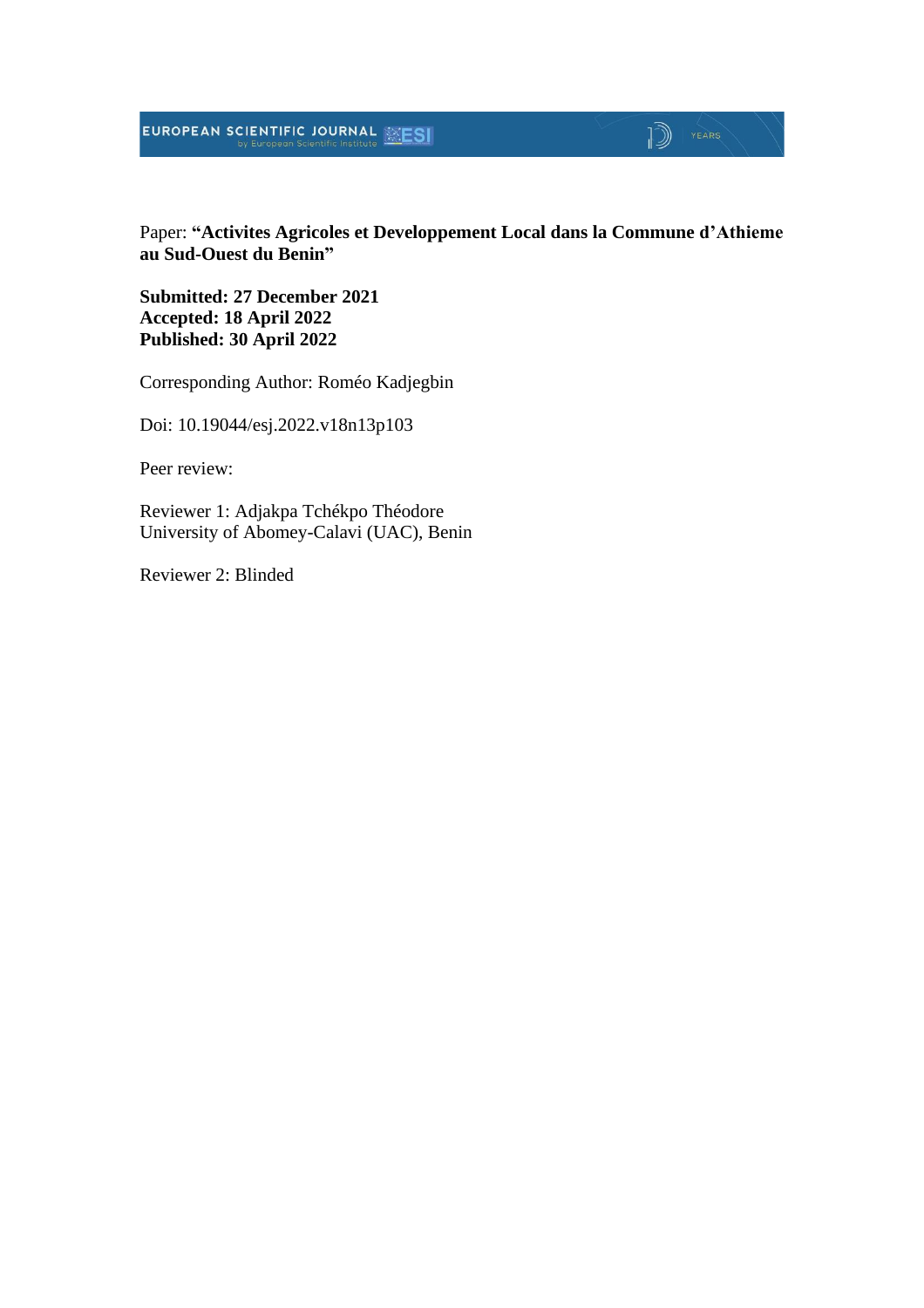# **ESJ** *Manuscript Evaluation Form 2021*

This form is designed to summarize the manuscript peer review that you have completed and to ensure that you have considered all appropriate criteria in your review. Your review should provide a clear statement, to the authors and editors, of the modifications necessary before the paper can be published or the specific reasons for rejection.

Please respond within the appointed time so that we can give the authors timely responses and feedback.

NOTE: ESJ promotes peer review procedure based on scientific validity and technical quality of the paper (not perceived the impact). You are also not required to do proofreading of the paper. It could be recommended as part of the revision.

*ESJ editorial office would like to express its special gratitude for your time and efforts. Our editorial team is a substantial reason that stands ESJ out from the crowd!*

| Reviewer<br>Name:<br><b>ADJAKPA Tchékpo Théodore</b>                                                               |                                                          |  |  |
|--------------------------------------------------------------------------------------------------------------------|----------------------------------------------------------|--|--|
| University/Country: University of Abomey-Calavi (UAC), Benin                                                       |                                                          |  |  |
| Date Manuscript Received: 04 january 2022                                                                          | Date Review Report Submitted:<br><b>January 11, 2022</b> |  |  |
| Manuscript Title: ACTIVITES AGRICOLES ET DEVELOPPEMENT                                                             |                                                          |  |  |
| <b>LOCALE DANS LA COMMUNE D'ATHIEME AU SUD-OUEST DU BENIN</b>                                                      |                                                          |  |  |
| ESJ Manuscript Number: 0121/22"                                                                                    |                                                          |  |  |
| <b>Yes</b><br>You agree your name is revealed to the author of the paper: :                                        |                                                          |  |  |
| You approve, your name as a reviewer of this paper, is available in the "review history" of the<br>Yes<br>paper: : |                                                          |  |  |
| You approve, this review report is available in the "review history" of the paper: :                               | Yes                                                      |  |  |

### **Evaluation Criteria:**

**Please give each evaluation item a numeric rating on a 5-point scale, along with a thorough explanation for each point rating.**

| <i><b>Questions</b></i>                                                    | <b>Rating Result</b><br>[Poor] $1-5$<br>[Excellent] |
|----------------------------------------------------------------------------|-----------------------------------------------------|
| 1. The title is clear and it is adequate to the content of<br>the article. |                                                     |